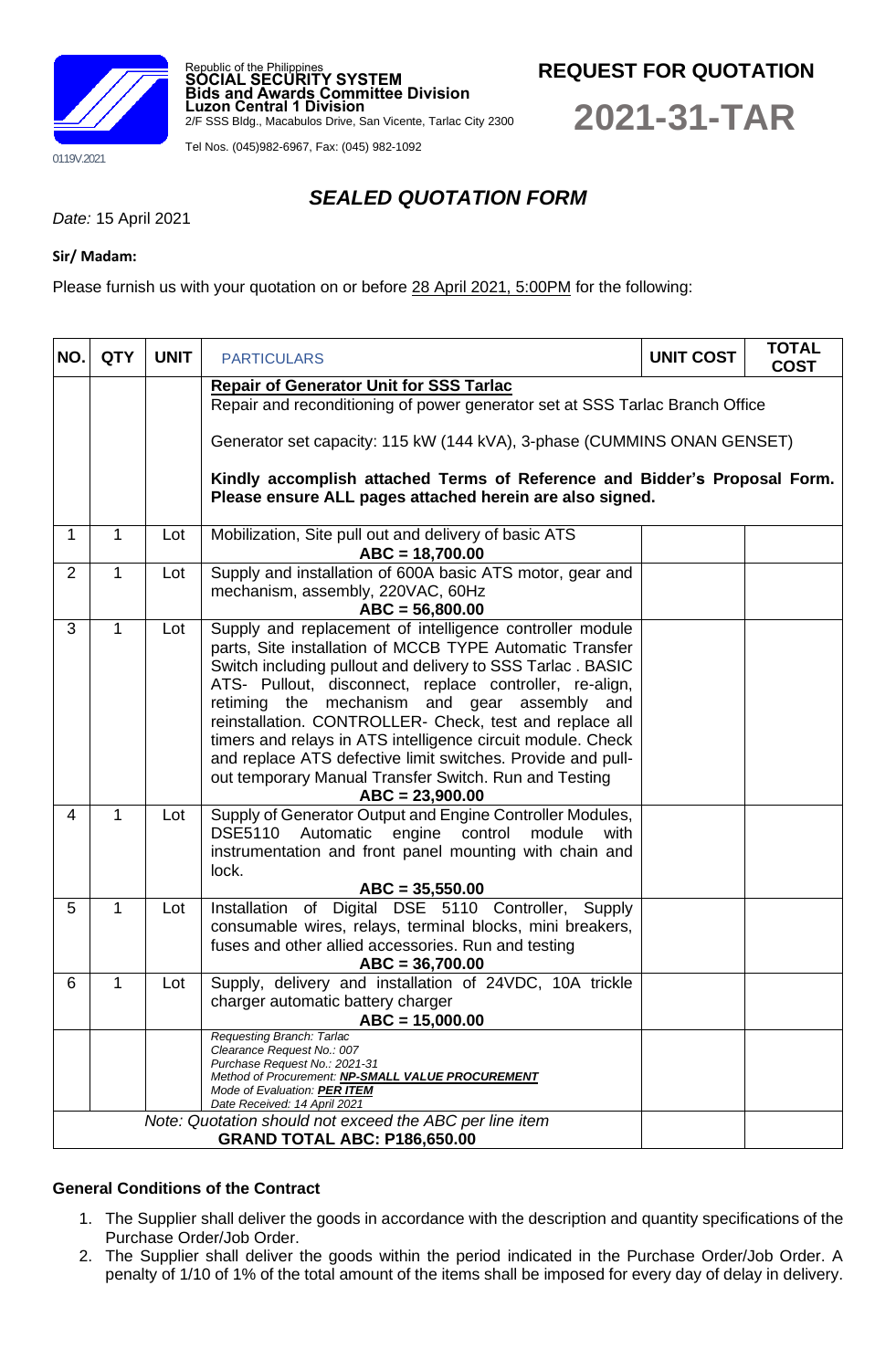- 3. The Supplier shall deliver all Goods/Services through SSS Tarlac Branch, SSS Bldg., Macabulos Drive, San Vicente, Tarlac City.
- 4. The Supplier warrants that the Goods/Services are designed and suited for the requirements of SSS.
- 5. The pricing of the Goods/Services shall be inclusive of Twelve Percent (12%) Value-Added Tax (VAT).
- 6. Supplier shall be paid in accordance to Government Terms and upon delivery of items/services and submission of billing documents.

### **Special Conditions of Contract**

1. CONFIDENTIALITY. Neither party shall, without the prior written consent of the other, disclose or make available to any person, make public, or use directly or indirectly, except for the performance and implementation of the works, any confidential information, acquired from an information holder in connection with the performance of this Contract, unless: (i) the information is known to the disclosing party, as evidenced by its written records, prior to obtaining the same from the information holder and is not otherwise subject to disclosure restrictions on the disclosing party, (ii) the information is disclosed to the disclosing party by a third party who did not receive the same, directly or indirectly, from an information holder, and who has no obligation of secrecy with respect thereto, or (iii) required to be disclosed by law.

The obligation of confidentiality by both parties, as provided herein, shall survive the termination of the contract.

- 2. MERGER AND CONSOLIDATION. In case of merger, consolidation or change of ownership of the Winning Bidder with other company, it is the responsibility of the surviving company/consolidated company/acquiring entity to inform SSS of the change in corporate structure/ownership. Failure to do so shall translate in such company assuming all liabilities of the acquired/merged company under the contract.
- 3. FORCE MAJEURE. Neither party shall be liable for any delay or failure to perform its obligations pursuant to the Contract if such delay is due to force majeure.

Force Majeure shall mean events beyond the control of and affecting either party which cannot be foreseen or if foreseeable cannot be either prevented nor avoided despite the exercise of due diligence.

- 4. NON-ASSIGNMENT. Neither party may assign the Contract in whole or in part without the consent of the other party. The Winning Bidder shall not subcontract in whole or in part the project and deliverables subject of the Contract without the written consent of SSS.
- 5. WAIVER. Failure by either party to insist upon the other strict performance of any of the terms and conditions hereof shall not be deemed a relinquishment or waiver of any subsequent breach or default of the terms and conditions hereof, which can only be deemed made if expressed in writing and signed by its duly authorized representative. No such waiver shall be construed as modification of any of the provisions of the Agreement or as a waiver of any past or future default or breach hereof, except as expressly stated in such waiver.
- 6. CUMULATIVE REMEDIES. Any and all remedies granted to the parties under the applicable laws and the Contract shall be deemed cumulative and may therefore, at the sole option and discretion, be availed of by the aggrieved party simultaneously, successively, or independently.
- 7. NO EMPLOYER-EMPLOYEE RELATIONSHIP. It is expressly and manifestly understood and agreed upon that the employees of Winning Bidder assigned to perform the project are not employees of SSS. Neither is there an employer-employee relationship between SSS and Winning Bidder.

The Contract does not create an employer-employee relationship between SSS and the Winning Bidder including its personnel; that the services rendered by the personnel assigned by Winning Bidder to SSS in the performance of its obligation under the contract do not represent government service and will not be credited as such; that its personnel assigned to SSS are not entitled to benefits enjoyed by SSS' officials and employees such as Personal Economic Relief Allowance (PERA), Representation and Transportation Allowance (RATA), ACA, etc.; that these personnel are not related within the third degree of consanguinity or affinity to the contracting officer and appointing authority of SSS; that they have not been previously dismissed from the government service by reason of an administrative case; that they have not reached the compulsory retirement age of sixty-five (65); and that they possess the education, experience and skills required to perform the job. The Winning Bidder hereby acknowledges that no authority has been given by SSS to hire any person as an employee of the latter. Any instruction given by SSS or any of its personnel to Winning Bidder's employees are to be construed merely as a measure taken by the former to ensure and enhance the quality of project performed hereunder. Winning Bidder shall, at all times, exercise supervision and control over its employees in the performance of its obligations under the contract.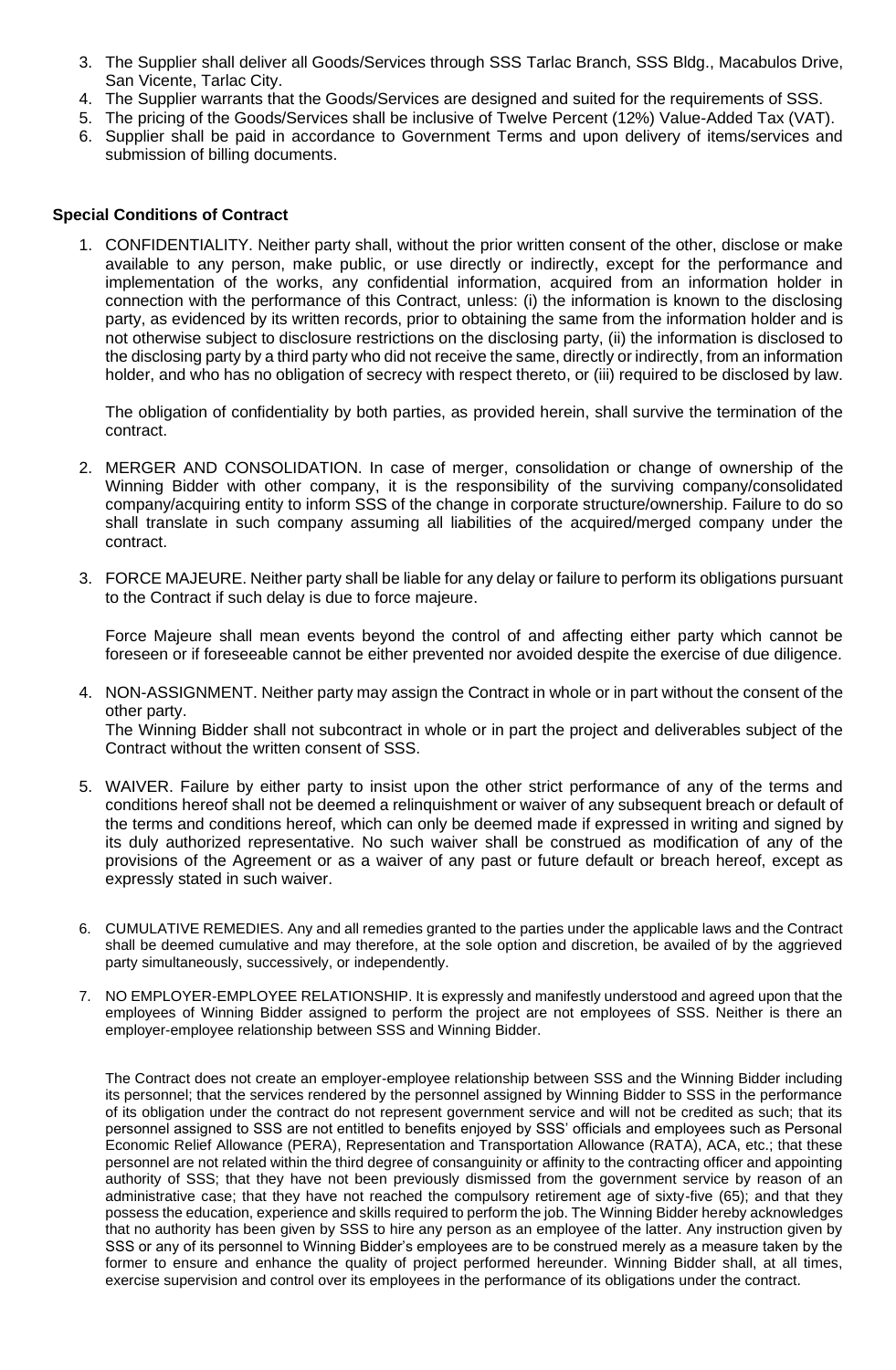- 8. PARTNERSHIP. Nothing in the contract shall constitute a partnership between the parties. No party or its agents or employees shall be deemed to be the agent, employee or representative of any other party.
- 9. COMPLIANCE WITH SS LAW. The Winning Bidder shall report all its employees to SSS for coverage and their contributions, as well as, all amortizations for salary/education/calamity and other SSS loans shall be updated.

Should Winning Bidder fail to comply with its obligations under the provisions of the SS Law and Employees' Compensation Act, SSS shall have the authority to deduct any unpaid SS and EC contributions, salary, educational, emergency and/or calamity loan amortizations, employer's liability for damages, including interests and penalties from Winning Bidder's receivables under this Agreement.

Further, prescription does not run against SSS for its failure to demand SS contributions or payments from Winning Bidder. Moreover, Winning Bidder shall forever hold in trust SS contributions or payments of its employees until the same is fully remitted to SSS.

- 10. COMPLIANCE WITH LABOR LAWS. The Winning Bidder, as employer of the personnel assigned to undertake the project, shall comply with all its obligations under existing laws and their implementing rules and regulations on the payment of minimum wage, overtime pay, and other labor-related benefits as well as remittances or payment of the appropriate amount or contributions/payment (SSS, EC, Pag-IBIG, PhilHealth and taxes) with concerned government agencies/offices. It is agreed further that prior to the release of any payment by SSS to Winning Bidder, its President, or its duly authorized representative, shall submit a sworn statement that all moneys due to all its employees assigned to the project as well as benefits by law and other related labor legislation have been paid by Winning Bidder and that he/she assumed full responsibility thereof.
- 11. COMPLIANCE WITH TAX LAWS. The Winning Bidder shall, in compliance with tax laws, pay the applicable taxes in full and on time and shall regularly present to SSS within the duration of the Contract, tax clearance from the Bureau of Internal Revenue (BIR) as well as copy of its income and business tax returns duly stamped by the BIR and duly validated with the tax payments made thereon. Failure by Winning Bidder to comply with the foregoing shall entitle SSS to suspend payment of the Contract Price.
- 12. SETTLEMENT OF DISPUTES. All actions and controversies that may arise from the Contract involving but not limited to demands for specific performance of the obligations as specified herein and/or in the interpretation of any provisions or clauses contained herein, shall, in the first instance, be settled within thirty (30) calendar days through amicable means, such as, but not limited to mutual discussion. Should the dispute remain unresolved by the end of the aforementioned period, the dispute shall be settled in accordance with applicable provisions of Republic Act No. 9285, otherwise known as the Alternative Dispute Resolution Act of 2004.
- 13. GOVERNING LAW. The contract shall be governed by and interpreted according to the laws of the Republic of the Philippines.
- 14. AMENDMENTS. The contract may be amended only in writing and executed by the parties or their duly authorized representatives.
- 15. SEPARABILITY. If any one or more of the provisions contained in the contract or any document executed in connection herewith shall be invalid, illegal or unenforceable in any respect under any applicable law, then: the validity, legality and enforceability of the remaining provisions contained herein or therein shall not in any way be affected or impaired and shall remain in full force and effect; and (ii) the invalid, illegal or unenforceable provision shall be replaced by the parties immediately with a term or provision that is valid, legal and enforceable and that comes closest to expressing the intention of such invalid illegal or unenforceable term of provision.
- 16. VENUE OF ACTION. Any suit or proceeding arising out of relating to the contract shall be instituted in the appropriate court in Quezon City, parties hereto waiving any other venue.
- 17. BINDING EFFECT. The contract shall be binding upon the parties hereto, their assignee/s and successor/s-ininterest.
- 18. NON-PUBLICITY. No press release in oral, written or electronic form shall be issued covering this transaction without prior written approval of SSS. Inclusion in any reference lit shall also be undertaken only upon prior written approval of SSS.

|                        | Approved Budget Contract: Php186,650.00                                                                                                                   |  |  |  |
|------------------------|-----------------------------------------------------------------------------------------------------------------------------------------------------------|--|--|--|
|                        | <b>Delivery Terms:</b> 30 Calendar Days from receipt of approved Job Order.                                                                               |  |  |  |
|                        | <b>Payment Terms:</b> Supplier shall be paid in accordance to Government Terms and upon delivery<br>of items/services and submission of billing documents |  |  |  |
| <b>Price validity:</b> | Three (3) months.                                                                                                                                         |  |  |  |
|                        | Area of Delivery: SSS Tarlac Branch, SSS Bldg., Macabulos Drive, San Vicente, Tarlac City.                                                                |  |  |  |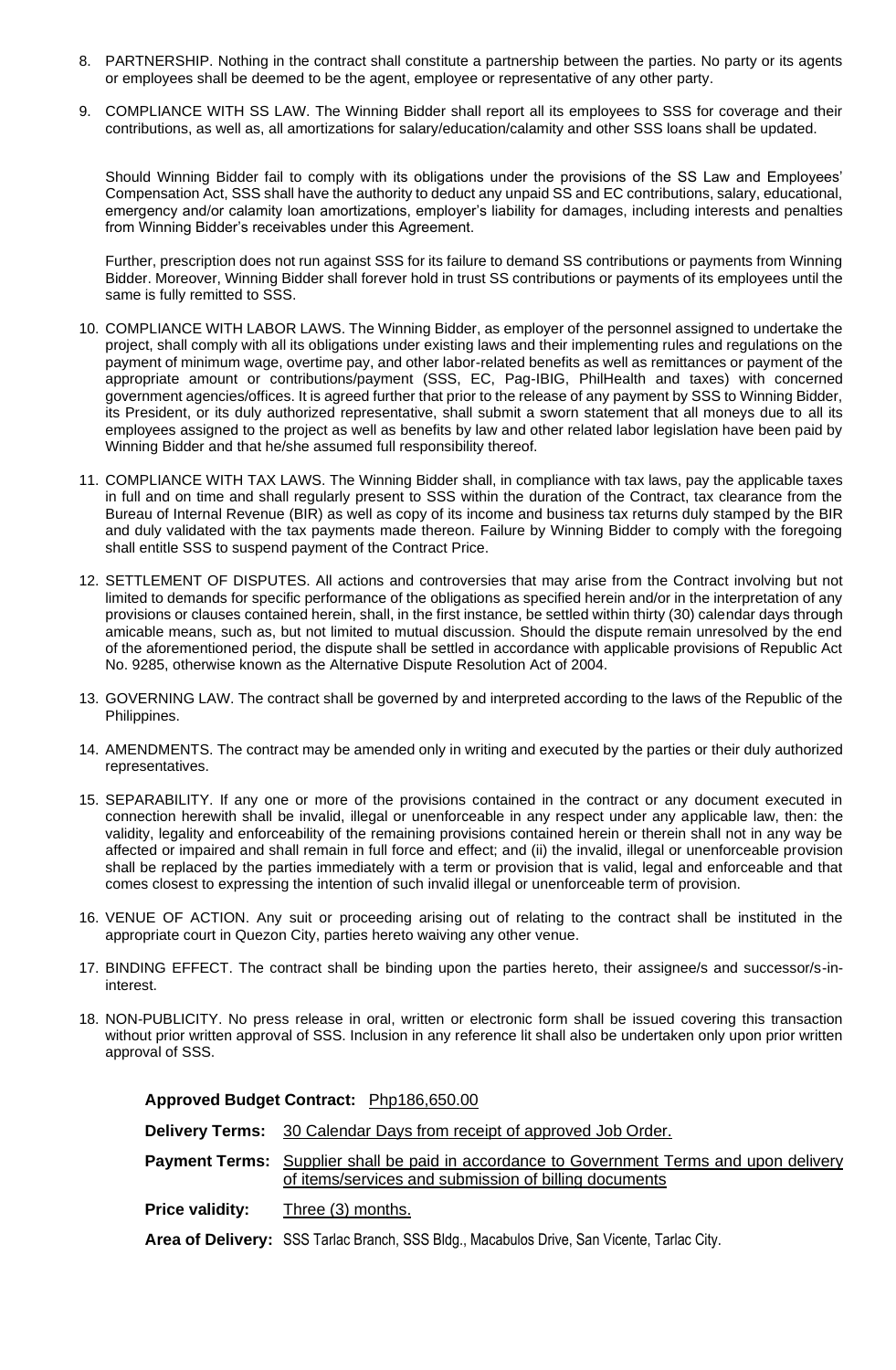### NOTE/S:

- **1.) For canvass with an ABC of P100,000.00 and above,** the winning bidder is required to post a Performance/Warranty Security within Three (3) Calendar Days from receipt of Notice of Award equivalent to 5% Cash (Goods and Consulting Services) & 10% Cash (Infrastructure), Cashier's / Manager's Check, Bank Guarantee/Draft or 30% Surety Bond callable upon demand, of the contract price.
- **2.)** The supplier is required to indicate his PhilGEPS Registration Number on the request for quotation form.
- **3.)** The SSS shall withhold the applicable taxes from the amount payable in accordance with the BIR regulations.
- **4.)** Please specify the brand name / model being offered.
- **5.)** Alternative offer is not allowed.
- **6.)** Award shall be on a "PER ITEM" basis.
- **7.)** Price quotation should be made with extra care taking into account the specification, unit and quantity to avoid errors. The offeror binds himself to this quotation's TERMS & CONDITIONS.
- **8.)** This canvass shall only determine the supplier who has the lowest bid for the amount of the Purchase Order (PO) and the check/fund transfer payable to the winning bidder shall be based on actual cost and up to the extent of the approved budget only.
- **9.)** For further inquiries, kindly call kindly call MS. MARIA TERESA C. SALUDADEZ, CEO I of Administrative, SSS Tarlac, (045)982-3402, tarlac@sss.gov.ph.

*This is to certify that the price offer conforms to the specification of the project and that the above terms and conditions are understood and complied.*

## **Owner/Company Representative**

\_\_\_\_\_\_\_\_\_\_\_\_\_\_\_\_\_\_\_\_\_\_\_\_\_\_\_\_\_\_\_\_\_\_\_\_\_\_\_\_\_\_\_

### **(Signature over Printed Name)**

### **Please indicate below your Business Name,**

**Address and Telephone Number and Date Received.**

# **PRIMITIVO D. VERANIA, JR.**

Division BAC Chairperson, Luzon Central 1

Canvassed by:

Very truly yours,

**\_\_\_\_\_\_\_\_\_\_\_\_\_\_\_\_\_\_\_\_\_\_** Signature over printed name

**Contact detail of Canvasser:**

Telephone Number: (045)982-3402 Email Address: tarlac@sss.gov.ph

Your Business SSS No.:

PhilGEPS Registration No.:

T I N.:

Date Received: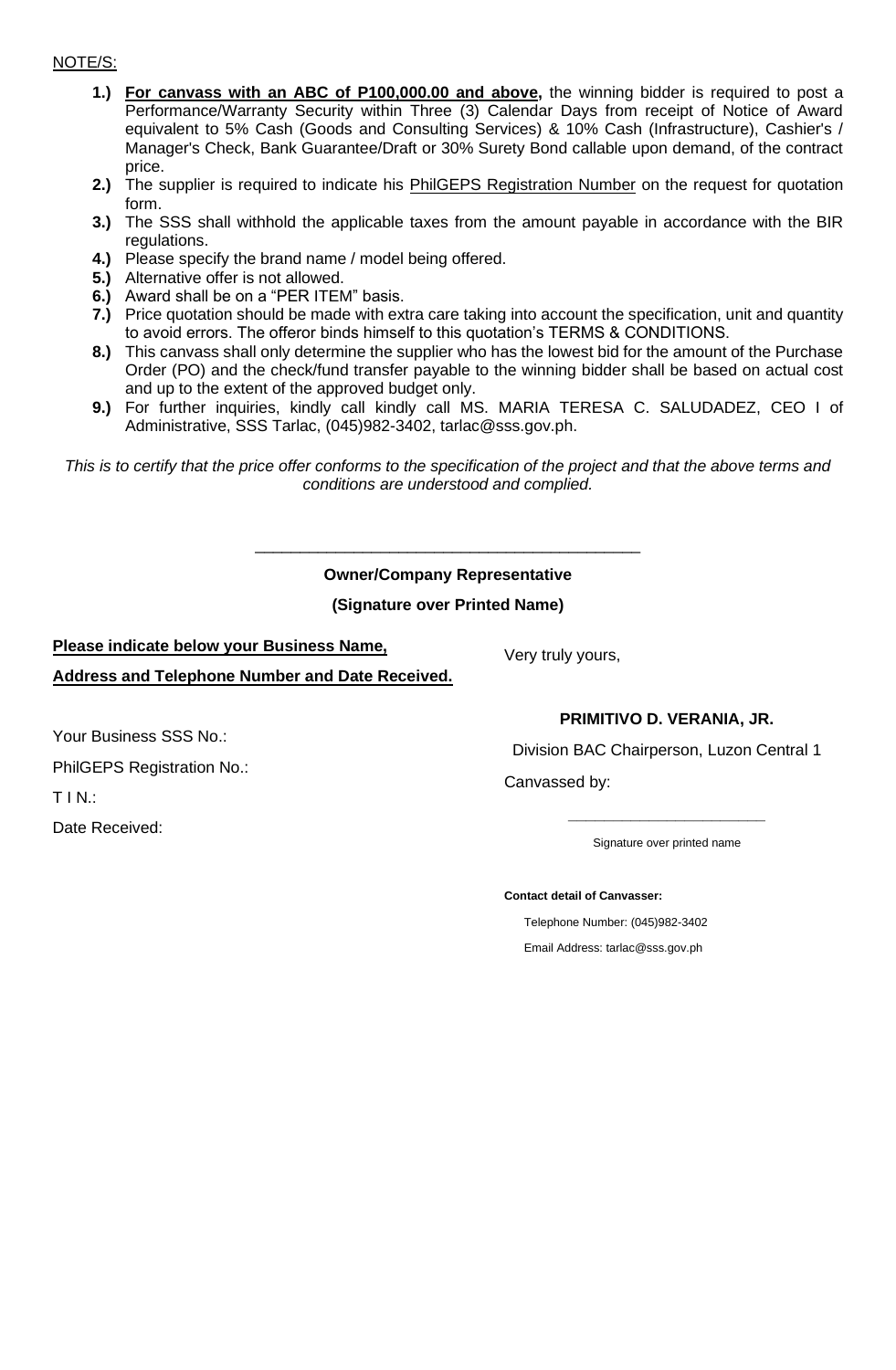### **TERMS AND CONDITIONS**

- **1.** Fill out all the necessary information.
- **2. Terms of Payment:** Direct payment to supplier's bank account or check payment (if applicable) upon inspection and acceptance of goods/services by SSS.
- **3.** The SSS shall withhold the VAT from the amounts payable to the suppliers in accordance with B.I.R. regulations. Please see Item 6 for other terms and conditions.
- **4. Mode of Submission:**
	- ➢ **For RFQ with Approved Budget of Php100,000.00 and below –** Submit your quotation **(Open Canvass/Envelope)**  to the procuring branch through any preferred means before the deadline of submission.
	- ➢ **For RFQ with Approved Budget of above P100,000.00 –** Submit your quotation through a **Sealed Envelope** to the procuring branch through any preferred means before the deadline of submission.
		- **a) SEALED ENVELOPE** to be dropped at the drop box located at SSS Building, Macabulos Drive, San Vicente, Tarlac City 2300. The sealed envelope shall be addressed to Mr. Primitivo D. Verania, Jr., Luzon Central 1 Division BAC Chairperson and indicate the solicitation/RFQ form number, company name, name of company representative, business address and contact details.
		- **b) VIA ELECTRONIC MAIL** at grp\_lc1sealedquotations@sss.gov.ph with the following requirements:
			- **1.** Quotations and attachments should be in portable document format (pdf) and a compressed/zipped and protected by a password.
				- **2.** Name the folder by Solicitation/RFQ Number and the Project Title.
				- **3.** Passwords shall be made available thru email or SMS on the date and time stated on the RFQ.
		- ➢ **RFQ sent through fax or email** must be signed.
	- ➢ **The applicable documentary requirements must be submitted upon submission of offers/quotation.** (As listed in Item 7.)
- **5.** The SSS is tax-exempt and shall be exempted from payment of VAT, as confirmed by the Department of Finance. It shall however, withhold the VAT from the amounts payable by the SSS to these suppliers in accordance with the BIR regulations.
- **6.** Failure to satisfactory deliver the goods on the delivery date, the supplier is liable for delay and shall pay the SSS liquidated damages in the amount of at least equal to one-tenth of one percent (0.001) of the cost of the unperformed portion for every day of delay. ---- xxxx (Sec. 68 Rule XXII 2016 RIRR RA9184)

|                  | <b>VAT</b><br><b>REGISTERED</b> | <b>NON-VAT</b><br><b>REGISTERED</b> |
|------------------|---------------------------------|-------------------------------------|
| <b>VAT</b>       |                                 |                                     |
| Labor            | 5%                              |                                     |
| <b>Materials</b> | 5%                              |                                     |
| %TAX             |                                 |                                     |
| Labor            |                                 | 3%                                  |
| <b>Materials</b> |                                 | 3%                                  |
| <b>EWT</b>       |                                 |                                     |
| Labor            | 2%                              | 2%                                  |
| <b>Materials</b> | 1%                              | 1%                                  |

- **7.** List of documentary requirements, where applicable:
	- **a) BIR Certificate of Registration and Sample Official Receipt (OR) –** first-time bidders to submit BIR 2303 copy and sample OR for the employer's name to be encoded in our System Application and Products (SAP) in Data Processing Database
	- **b) Documentary Requirements for Alternative Methods of Procurement (Appendix A of Annex "H" of the 2016 Revised Implementing Rules and Regulations of RA 9184, as amended by GPPB Resolution No. 21-2017, dated 30 May 2017.)**

| <b>Alternative Modality</b>                                                                                              | Mavor's/<br><b>Business</b><br>Permit<br>✓                | Professional<br>License /<br>Curriculum<br><b>Vitae</b><br>(Consulting<br>Services) | <b>PhilGEPS</b><br>Reg.<br><b>Number</b><br>✓             | <b>PCAB</b><br><b>License</b><br>(Infra.) | <b>NFCC</b><br>(Infra.)                   | Income/<br><b>Business</b><br>Tax<br>Return<br>✓     | <b>Omnibus</b><br><b>Sworn</b><br><b>Statement</b> |  |  |  |
|--------------------------------------------------------------------------------------------------------------------------|-----------------------------------------------------------|-------------------------------------------------------------------------------------|-----------------------------------------------------------|-------------------------------------------|-------------------------------------------|------------------------------------------------------|----------------------------------------------------|--|--|--|
| <b>I. Direct Contracting</b><br>[Section 50]                                                                             |                                                           |                                                                                     |                                                           |                                           |                                           | For ABCs<br>above<br><b>P500K</b>                    |                                                    |  |  |  |
| II. Shopping [Sec $52.1(b)$ ]                                                                                            | $\checkmark$                                              |                                                                                     | $\checkmark$                                              |                                           |                                           |                                                      |                                                    |  |  |  |
| <b>III. Negotiated Procurement</b>                                                                                       |                                                           |                                                                                     |                                                           |                                           |                                           |                                                      |                                                    |  |  |  |
| <b>A. Emergency Cases</b><br>(Section 53.2)                                                                              | $\checkmark$                                              |                                                                                     |                                                           | ✓                                         | ✓<br>For<br>ABCs<br>above<br><b>P500K</b> | ✓<br>For ABCs<br>above<br><b>P500K</b>               | ✓<br>For ABCs<br>above<br><b>P500K</b>             |  |  |  |
| <b>B.</b> Take-Over of<br><b>Contracts (Section 53.3.2;</b><br>for new bidders)                                          | ✓                                                         | ✓                                                                                   | ✓                                                         | ✓                                         | $\checkmark$                              |                                                      |                                                    |  |  |  |
| C. Adjacent/ Contiguous<br>(Section 53.4)                                                                                |                                                           |                                                                                     |                                                           | ✓                                         | $\checkmark$                              |                                                      |                                                    |  |  |  |
| D. Scientific, Scholarly or<br><b>Artistic Work, Exclusive</b><br><b>Technology and Media</b><br>Services (Section 53.6) | ✓                                                         | ✓                                                                                   | ✓                                                         |                                           |                                           | ✓<br>For ABCs<br>above<br><b>P500K</b>               |                                                    |  |  |  |
| <b>E. Highly Technical</b><br><b>Consultant (Section 53.7)</b>                                                           | $\checkmark$                                              | ✓                                                                                   | $\checkmark$                                              |                                           |                                           |                                                      |                                                    |  |  |  |
| <b>F. Small Value</b><br><b>Procurement (Section</b><br>53.9                                                             |                                                           |                                                                                     |                                                           | ✓                                         |                                           | ے<br>For ABCs<br>above<br><b>P500K</b>               | J<br>For ABCs<br>above P50K                        |  |  |  |
| <b>G.</b> Lease of Real<br><b>Property Or Venue</b><br>(Section 53.10)                                                   | ✓<br><b>Except for</b><br>gov't<br>agencies<br>as lessors |                                                                                     | ✓<br><b>Except for</b><br>gov't<br>agencies<br>as lessors |                                           |                                           | <b>Except</b> for<br>gov't<br>agencies as<br>lessors |                                                    |  |  |  |

*\* For individuals engaged under Sec. 53.6, 53.7 and 53.9 of the IRR of RA 9184, only the BIR Certificate of Registration shall be submitted in lieu of the Mayor's Permit.*

*\*\* Requirements under Section 53.6 of the IRR of RA 9184 will not apply to artists such as singer, performer, poet, writer, painter and sculptor who are not engaged in business.*

*\*\*\* For methods of procurement requiring Mayor's Permit and PhilGEPS Registration Number, Certificate of Platinum Membership may be submitted in lieu of the said documents.*

*This is to certify that the price offer conforms to the specification of the project and that the above terms and conditions are understood and complied.*

\_\_\_\_\_\_\_\_\_\_\_\_\_\_\_\_\_\_\_\_\_\_\_\_\_\_\_\_\_\_\_\_\_\_\_\_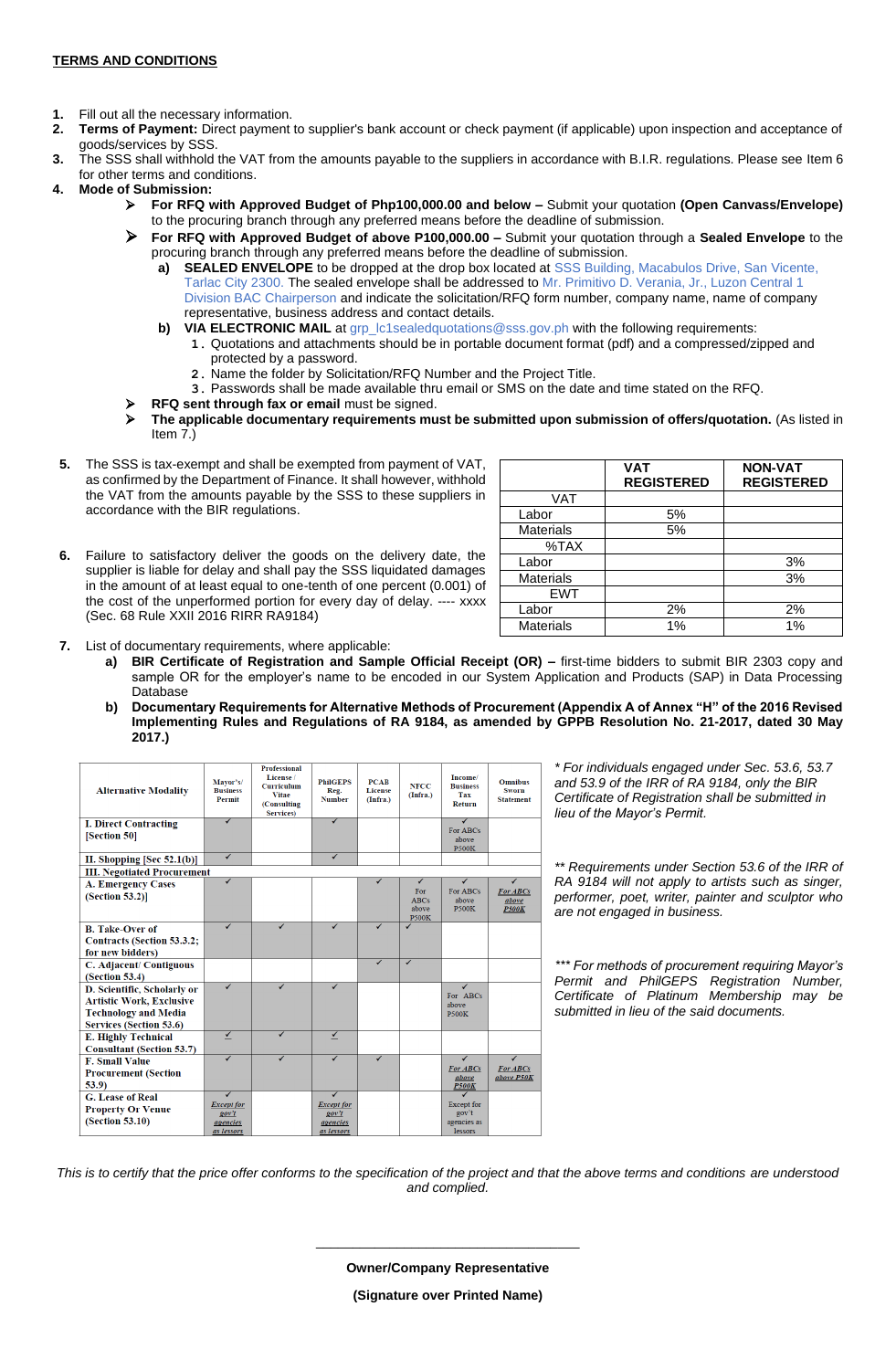**PROJECT** 

### REPAIR AND RECONDITIONING OF POWER GENERATOR SET AT SSS **TARLAC BRANCH OFFICE.**

#### **LOCATION** SSS TARLAC BUILDING, MACABULOS DRIVE, SAN VICENTE, TARLAC  $\cdot$ **CITY**

#### **SUBJECT** : TERMS OF REFERENCE (TOR)

#### A. SCOPE OF WORK (Repair of Power Generator Set for SSS Tarlac Branch Office)

Generator set capacity: 115kW (144kVA), 3 phase (CUMMINS ONAN GENSET)

- Shall do the repair of the generator set, replace the defective parts indicated below and perform the following activies:
	- 1.1 Mobililize and pullout/delivery of existing ATS, if necessary
	- 1.2 Supply and installation of 600A Basic ATS motor, gear and mechanism, assembly 220VAC, 60Hz
	- 1.3 Supply and replace the intelligence controller module parts
	- 1.4 Site installation of MCCB Type Automatic Transfer Switch (including pullout and delivery to the site).
	- 1.5 BASIC ATS Pullout, disconnect, replace controller, re-align, retiming mechanism, gear Assembly and re-installation
	- 1.6 Controller Check, test and replace all timers and relays in ATS intelligence circuit module
	- 1.7 Check and replace ATS limit switches if found defective
	- 1.8 Pull-out and provide temporary Manual Transfer Switch. Run and testing
	- 1.9 Supply, delivery and installation of Generator Output and Engine Controller Modules, DSE5110. Automatic engine control module with instrumentation and front panel mounting With chain and lock.
	- 1.10 Supply and installation of Digital DSE 5110 Controller including wires, relays, terminal blocks, mini breakers, fuses and other necessary accessories. Run and testing
	- 1.11 Supply and installation of 24VDC, 10A trickle charger automatic battery charger 1.12 Skilled Labor
- 2. Engine test run and checking
- Alternator/Dynamo test checking/tightening of terminal lugs 3.
- 4. Controller test and checking (Safety parameter)
- 5. Emergency push button test and checking
- 6. Actual load testing on the unit
- 7. Installation of replacement parts as need arises

#### **B. PROJECT DURATION**

The duration period of the project is thirty (30) days upon receipt of PO/JO. 1.

#### C. **MODE OF PAYMENT**

1. After completion and acceptance by SSS or its representative

#### D. **WARRANTY**

1. One (1) year warranty on supplied parts and consumables